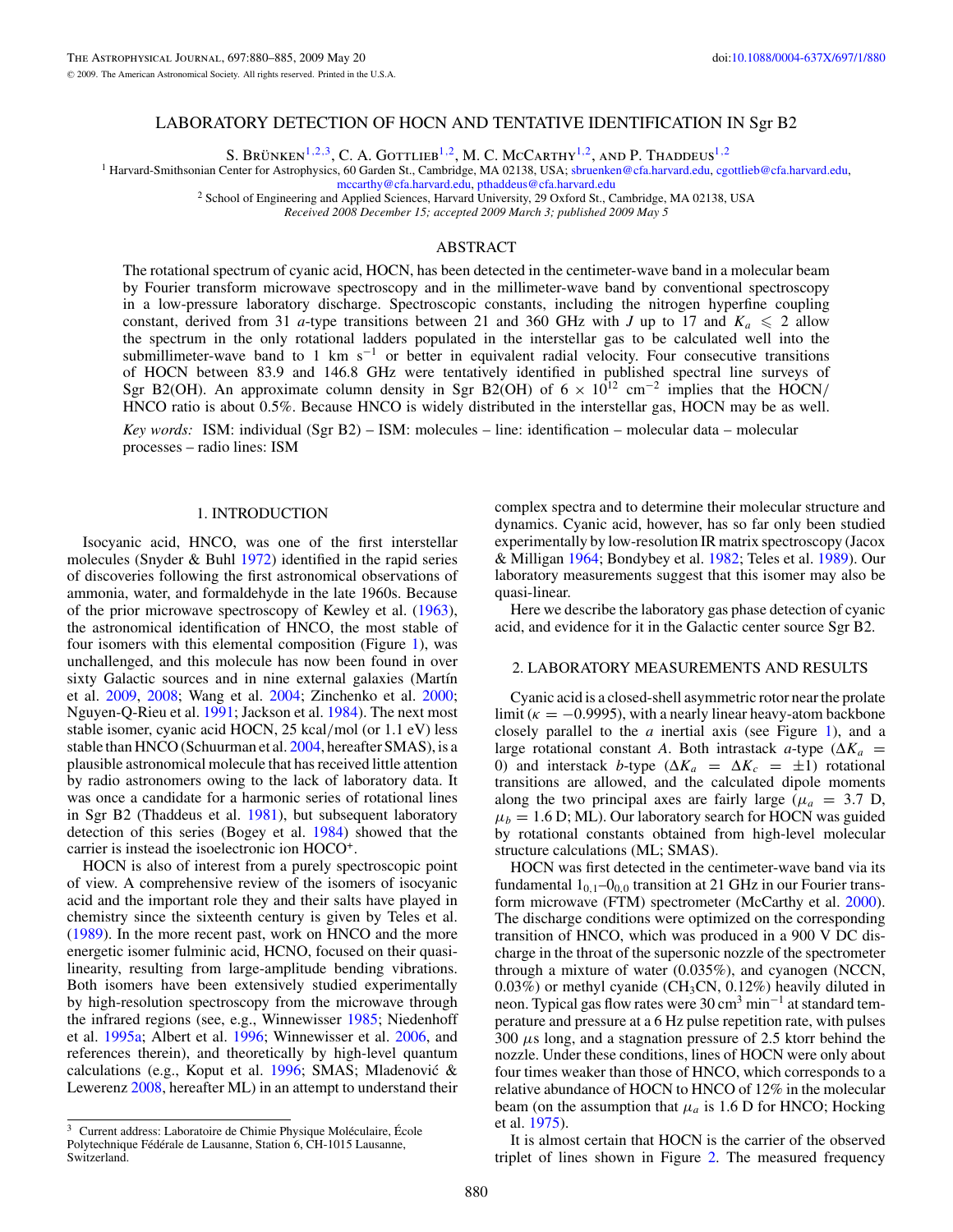<span id="page-1-0"></span>

**Figure 1.** Calculated equilibrium structures and relative energies of the CHNO isomers. Structures for HNCO, HOCN, and HCNO are from CCSD(T)/ccpCV5Z calculations by ML; the structure of HONC (CCSD(T)/cc-pVQZ) and the relative energies are from SMAS.

is very close to that calculated from two high level *ab initio* equilibrium structure calculations, only 0.02% lower in one case (SMAS), and 0.4% higher in another (ML). In the 1% frequency band covered in our search, it is the only triplet of lines with the expected quadrupole hyperfine structure (hfs; M. Mladenovic´ 2008, private communication), constituting a readily spotted spectral fingerprint. Additional evidence of the identification is provided by the observation of the  $1_{0,1}$ – $0_{0,0}$  and  $2_{0,2}$ – $1_{0,1}$ lines of the deuterated isotopic species DOCN at just the expected isotopic shift (see Table 1). For these measurements, heavy water  $(D_2O)$  was used as a precursor gas together with cyanogen. The additional quadrupole hyperfine structure from the deuterium was resolved for both observed DOCN transitions. The measured deuterium quadrupole coupling constant is in excellent agreement with theory.

On the basis of preliminary rotational constants obtained from the FTM measurements, we then undertook a search for additional *a*-type transitions of HOCN in the millimeterwave band at 165–360 GHz with our laboratory's free-space absorption spectrometer (Gottlieb et al. [2003\)](#page-5-0). Several lines in the  $K_a = 0$  ladder were readily identified at frequencies close to those predicted. The corresponding closely spaced  $K_a = 2$ doublet transitions were successively found in wide-band scans toward lower frequencies (see Figure [3\)](#page-2-0), and from these the frequencies of the widely spaced  $K_a = 1$  lines were accurately predicted and measured. The strongest lines of HOCN were observed under conditions that yielded the best production of HNCO: a room temperature DC glow discharge (100 mA) through water and cyanogen in an approximately equimolar mixture stabilized with argon at a total pressure of 30 mtorr. Under these conditions, lines of HOCN are about a factor 500 times weaker than the corresponding lines of HNCO, from which an HOCN/HNCO abundance ratio of 0.04% is derived.



**Figure 2.** Calculated (top) and observed (bottom) spectra of the  $1_{0,1}$ – $0_{0,0}$ transition of HOCN, showing the expected nitrogen hyperfine splitting. The spectrum is a synthesis of three settings of the Fabry–Perot cavity, which was tuned to be in resonance with each hyperfine transition. The double-peaked line profile is instrumental, caused by the Doppler shift of the supersonic molecular beam relative to the two traveling waves that compose the confocal mode of the Fabry–Perot cavity. The integration time was less than one minute for each spectrum.

**Table 1** Laboratory Frequencies of DOCN

| Transition                     |                               | Frequency <sup>a</sup> | $O - C^b$ |
|--------------------------------|-------------------------------|------------------------|-----------|
|                                |                               | (MHz)                  | (kHz)     |
| $J'_{K'_a,K'_c} - J_{K_a,K_c}$ | $(F'_1, F'_2)$ - $(F_1, F_2)$ |                        |           |
| $1_{0.1} - 0_{0.0}$            | (1,2)–(1,2)                   | 19883.739              | $-0.8$    |
|                                | (2,2)–(1,1)                   | 19884.605              | 0.5       |
|                                | $(2,3)-(1,2)$                 | 19884.619              | 3.4       |
|                                | (0,1)–(1,0)                   | 19885.918              | $-3.2$    |
|                                | (0,1)–(1,1)                   | 19885.918              | $-3.2$    |
|                                | (0,1)–(1,2)                   | 19885.918              | $-3.2$    |
| $20.2 - 10.1$                  | (2,3)–(2,3)                   | 39767.795              | $-0.4$    |
|                                | $(1,1)$ – $(0,1)$             | 39767.940              | 0.6       |
|                                | $(1,2)$ – $(0,1)$             | 39767.940              | 0.6       |
|                                | (2,3)–(1,2)                   | 39768.667              | $-4.2$    |
|                                | (3,4)–(2,3)                   | 39768.735              | 3.8       |
|                                | $(1,2)$ – $(1,2)$             | 39770.125              | 1.5       |

#### **Notes.**

<sup>a</sup> Estimated 1*σ* measurement uncertainties are 2 kHz.

<sup>b</sup> Calculated from the spectroscopic constants in Table [3.](#page-3-0)

This ratio is considerably lower than that found in our supersonic jet, perhaps the result of destruction or isomerization reactions of HOCN on the cell walls.

In all, 31 *a*-type transitions of HOCN up to  $J = 17$  in the  $K_a = 0, 1$ , and 2 ladders were measured (Table [2\)](#page-2-0). The data were analyzed with Pickett's program (Pickett [1991\)](#page-5-0) and Watson's *S*-reduced Hamiltonian with five fourth-order and one sixth-order centrifugal distortion terms, and  $D_K$  constrained to the theoretical value. Of the sixth-order terms, only  $H_{KJ}$  was included: it significantly improved the  $\chi^2$  of the fit, and it is the only such term that could be determined to better than 30%. However, since  $H_{KJ}$  is highly correlated with the lower-order parameters, its inclusion changes these by up to three times their calculated uncertainties (with the exception of  $D_{KJ}$  which changes by ∼40 times its uncertainty). From the hfs-resolved FTM measurements, the nitrogen nuclear quadrupole coupling constant *χaa* was obtained. With 11 spectroscopic constants (Table [3\)](#page-3-0), the experimental frequencies were reproduced to within the measurement uncertainties. Since the *A* rotational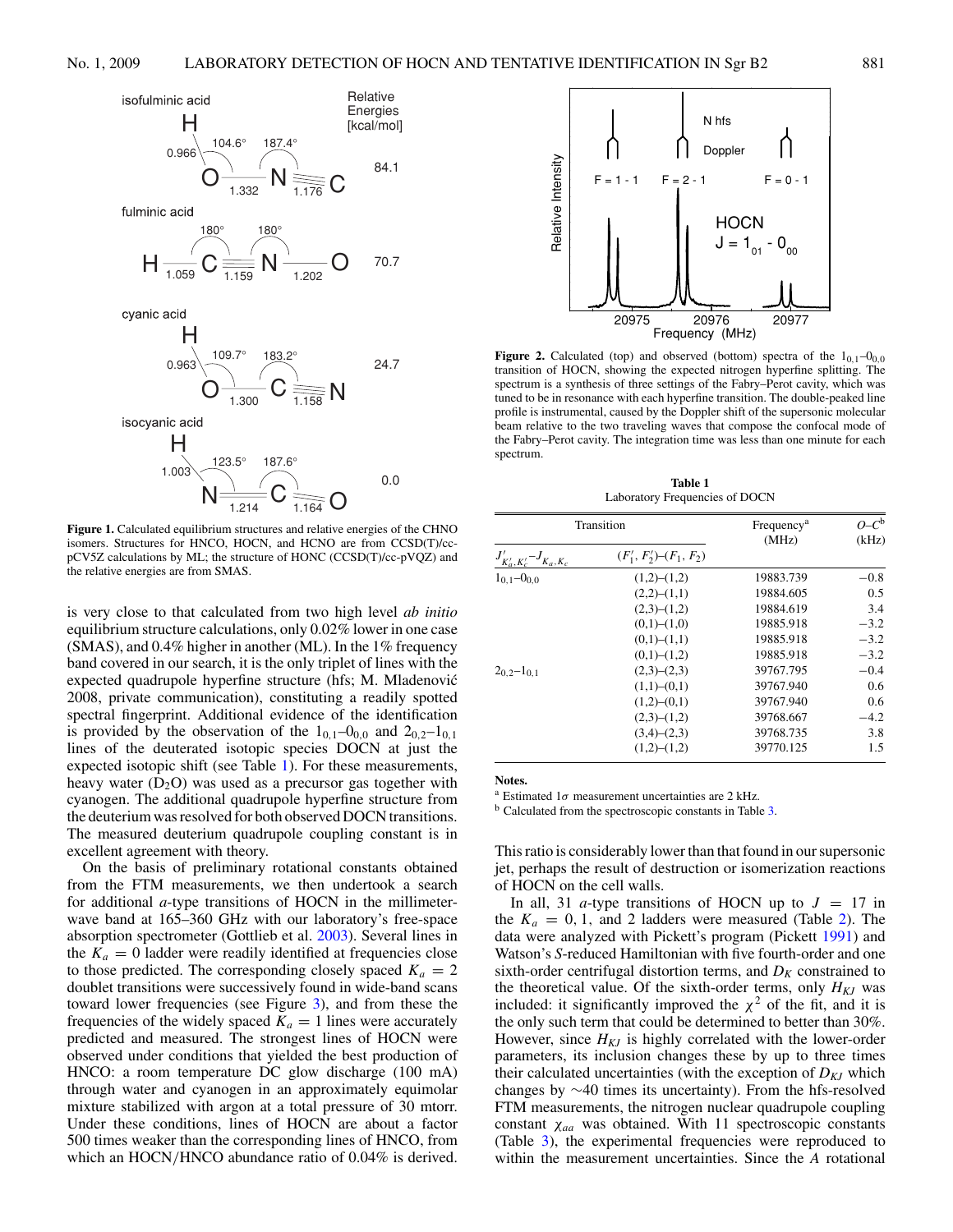<span id="page-2-0"></span>

**Figure 3.** Portion of the *a*-type  $J = 13-12$  transition of HOCN observed in a discharge through water and cyanogen with a free-space millimeter-wave absorption spectrometer. Inserts show the  $K_a = 0$  transition and  $K_a = 2$ asymmetry doublet recorded with higher resolution and signal to noise on an expanded frequency scale. Integration times were approximately 5 min for each spectrum. The spectrum also shows the large density of unassigned background lines in our discharge source. The instrumental line shape, approximately the second derivative of a Lorentzian, results from the modulation scheme employed.

constant was not well determined in this analysis, we did not attempt to observe *b*-type transitions, although the calculated dipole moment along the *b* inertial axis is fairly large. Owing to the large *A* rotational constant, the population of successive  $K_a$  levels in our discharge decreases rapidly with increasing  $K_a$ . Because the intensity of lines in the  $K_a = 3$  and 4 ladders was comparable to those from other molecules produced in our discharge, only a limited number of transitions in these ladders could be unambiguously assigned. These higher  $K_a$  transitions are listed in Table [4](#page-3-0) to aid future studies, but were omitted from the present analysis (see Section [4\)](#page-3-0).

## 3. IDENTIFICATION OF HOCN IN SGR B2

We examined published spectral line surveys for evidence of HOCN. Of the two galactic sources most extensively surveyed, Orion KL and Sgr B2, the most promising for HOCN is Sgr B2, because the millimeter-wave lines of isocyanic acid are prominent there. The rotational spectrum of HOCN is quite sparse, with only a few transitions accessible in the 2 and 3 mm bands where most surveys have been done in Sgr B2. Transitions in the  $K_a = 0$  rotational ladder are spaced every 21 GHz, while those in the  $K_a = 1$  ladder arise from levels fairly high in energy  $(A \sim 31 \text{ K})$ . In Sgr B2(OH), the  $K_a = 1$  lines of HNCO are about 40 times weaker than those in the  $K_a = 0$  rotational ladder (Cummins et al [1986;](#page-5-0) Turner [1989\)](#page-5-0), and are probably too weak to detect in HOCN if the same ratio applies.

There is tentative evidence for three consecutive  $K_a = 0$ transitions of cyanic acid in Sgr B2 (OH) in the 3 mm band, and a fourth in the 2 mm band. Cummins et al. [\(1986\)](#page-5-0) detected two lines (carrier unassigned), at 104.9 GHz and 125.8 GHz, with the Bell Laboratories (BTL) 7 m telescope, that we have assigned to the 50*,*5–40*,*<sup>4</sup> and 60*,*6–50*,*<sup>5</sup> transitions of HOCN at 104874.679 and 125848.270 MHz. Cummins et al. did not detect the third accessible transition at 83.9 GHz  $(4<sub>0,4</sub>-3<sub>0,3</sub>)$  because of signal to noise. In a somewhat more sensitive survey with the NRAO 11 m telescope, Turner [\(1989\)](#page-5-0) observed the 83.9 GHz and 104.9 GHz lines with similar intensities ( $T_{MB} = 190$  mK) and fairly good signal to noise. Although Turner [\(1989\)](#page-5-0) tentatively assigned these lines to  $CH<sub>3</sub>OD$  and HCOOH, the present

**Table 2** Laboratory Frequencies of HOCN

| Transition                       |            | Frequency <sup>a</sup> | $O - C^b$        |
|----------------------------------|------------|------------------------|------------------|
|                                  | $F'$ - $F$ | (MHz)                  | (kHz)            |
| $J'_{K'_a, K'_c} - J_{K_a, K_c}$ |            |                        |                  |
| $1_{0,1} - 0_{0,0}$              | $1 - 1$    | 20974.760(2)           | $\boldsymbol{0}$ |
|                                  | $2 - 1$    | 20975.635(2)           | $\mathbf{1}$     |
|                                  | $0 - 1$    | 20976.945(2)           | $\mathbf{0}$     |
| $8_{0.8} - 7_{0.7}$              |            | 167792.314(50)         | $-7$             |
| $8_{1,7} - 7_{1,6}$              |            | 168497.653(30)         | -6               |
| $11_{1,11} - 10_{1,10}$          |            | 229709.510(30)         | 11               |
| $11_{2,10} - 10_{2,9}$           |            | 230646.618(50)         | 64               |
| $11_{2.9} - 10_{2.8}$            |            | 230654.276(50)         | $-1$             |
| $11_{1.10} - 10_{1.9}$           |            | 231672.512(30)         | 20               |
| $11_{0,11} - 10_{0,10}$          |            | 230700.027(50)         | 14               |
| $12_{1,12}-11_{1,11}$            |            | 250587.149(30)         | $-3$             |
| $12_{2,11} - 11_{2,10}$          |            | 251609.435(50)         | $-38$            |
| $12_{2,10} - 11_{2,9}$           |            | 251619.513(50)         | $\mathbf{1}$     |
| $12_{0.12} - 11_{0.11}$          |            | 251666.398(20)         | 5                |
| $12_{1,11} - 11_{1,10}$          |            | 252728.406(50)         | $-36$            |
| $13_{1,13}-12_{1,12}$            |            | 271463.505(20)         | 11               |
| $13_{2,12}-12_{2,11}$            |            | 272571.095(50)         | $-6$             |
| $13_{2,11}-12_{2,10}$            |            | 272583.871(50)         | $-6$             |
| $13_{0.13}-12_{0.12}$            |            | 272631.095(20)         | $-22$            |
| $15_{2,14}-14_{2,13}$            |            | 314490.078(50)         | 22               |
| $15_{2,13}-14_{2,12}$            |            | 314509.675(30)         | $-32$            |
| $15_{0,15} - 14_{0,14}$          |            | 314555.031(50)         | $-15$            |
| $15_{1,14} - 14_{1,13}$          |            | 315887.736(20)         | 14               |
| $16_{1,16} - 15_{1,15}$          |            | 334083.524(20)         | $-36$            |
| $16_{2,15} - 15_{2,14}$          |            | 335447.158(30)         | $-10$            |
| $16_{2,14}-15_{2,13}$            |            | 335471.032(30)         | 5                |
| $16_{0.16} - 15_{0.15}$          |            | 335514.014(30)         | 38               |
| $16_{1.15} - 15_{1.14}$          |            | 336937.544(30)         | $-40$            |
| $17_{1,17} - 16_{1,16}$          |            | 354953.589(20)         | 23               |
| $17_{2,16} - 16_{2,15}$          |            | 356402.569(50)         | 10               |
| $17_{2,15} - 16_{2,14}$          |            | 356431.206(30)         | 20               |
| $17_{0.17} - 16_{0.16}$          |            | 356470.696(20)         | -4               |
| $17_{1,16} - 16_{1,15}$          |            | 357985.652(30)         | 10               |

#### **Notes.**

<sup>a</sup> The 1*σ* uncertainties (in parentheses) were estimated on the basis of signal to noise, line profile shape, and degree of blending with background lines. <sup>b</sup> Calculated from the spectroscopic constants in Table [3.](#page-3-0)

laboratory measurements show that he was observing instead cyanic acid: First, the astronomical frequency at 83900 MHz is in excellent agreement with that of HOCN (83900.572 MHz), but is 2.7 MHz (or 9.1 km s<sup>-1</sup>) too low for that of CH<sub>3</sub>OD (83903*.*300 ± 0*.*032 MHz; Anderson et al. [1988\)](#page-5-0). Second, the astronomical frequency at 104874 MHz is also in very good agreement with the laboratory data for HOCN, and, as Turner [\(1991\)](#page-5-0) notes, a rotational-temperature analysis confirms that this line cannot be HCOOH because the intensity is about a factor of 10 too high (see Figure 1 and Section 3.2.17 in Turner [1991\)](#page-5-0). A fourth transition at 146.8 GHz with fairly good signal to noise is present in an unpublished 2 mm survey with the NRAO 12 m telescope that Turner made in 1993–1995 ( $T_{MB} \sim 180 \text{ mK}$ ; see Remijan et al. [2008\)](#page-5-0). Again the astronomical frequency (146821.2 MHz) is in excellent agreement with the laboratory data for the  $7_{0,7} - 6_{0,6}$  transition of HOCN at 146820.687 MHz. The next higher transition at 167.8 GHz was also covered in this survey, but owing to poor signal to noise and interfering lines, only a hint of the line was obtained.

The four lines of HOCN were assigned with great confidence, because: (1) the astronomical frequencies are in excellent agreement with the laboratory frequencies which are accurate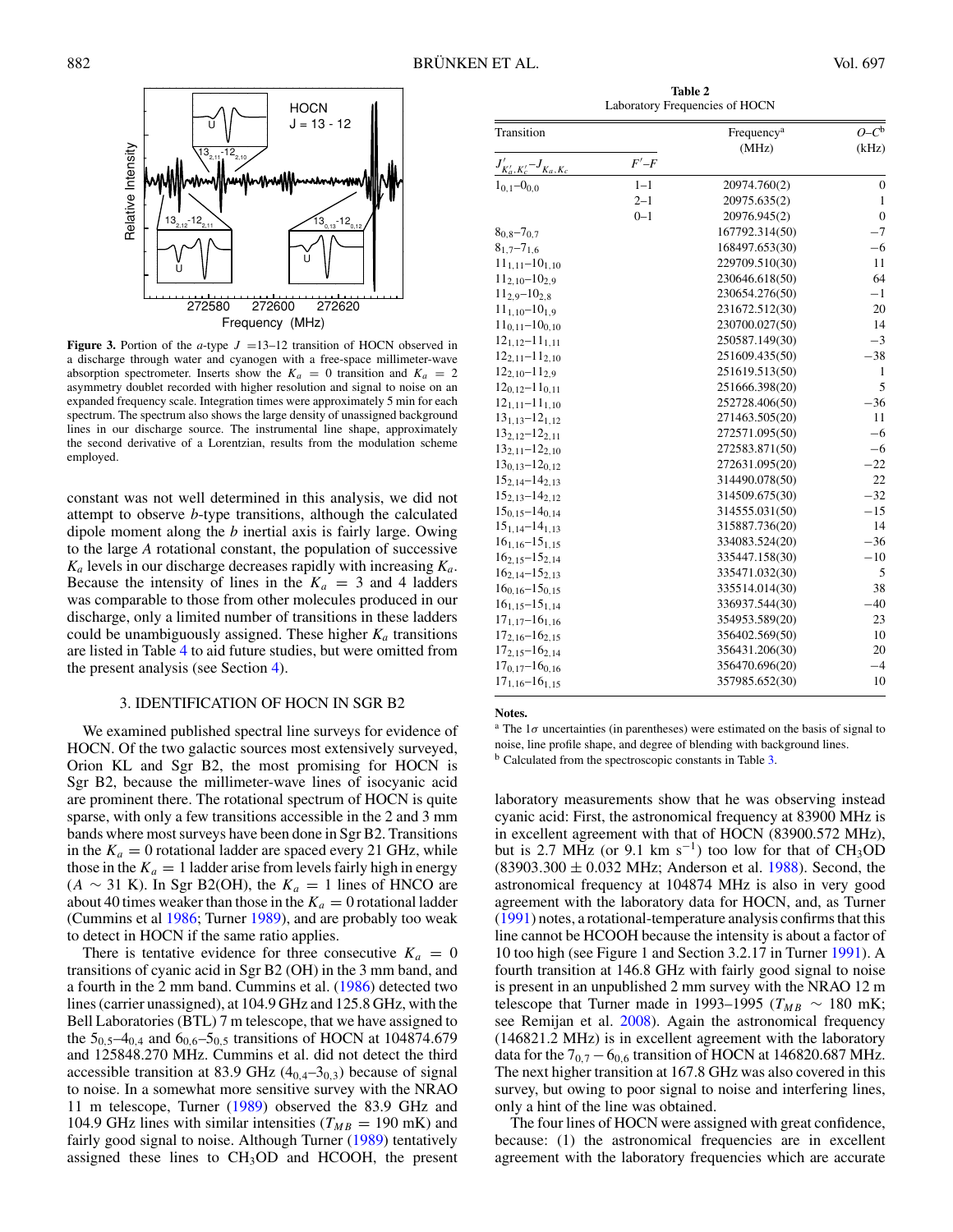|  | 88. |
|--|-----|
|  |     |

<span id="page-3-0"></span>

| Constant                | <b>HOCN</b>    |             |                | <b>DOCN</b>   |                   |                 |
|-------------------------|----------------|-------------|----------------|---------------|-------------------|-----------------|
|                         | Laboratory     | Theoretical |                | Laboratory    | Theoretical       |                 |
|                         |                | $SMAS^a$    | M <sup>b</sup> |               | SMAS <sup>a</sup> | ML <sup>c</sup> |
| A                       | 674308(1107)   | 669157      | 678504         | [360000]      | 361462            | 363916          |
| B                       | 10577.0138(22) | 10567       | 10592          | 10121.43(42)  | 10079             | 10118           |
| $\mathcal{C}$           | 10398.4918(22) | 10403       | 10414          | 9763.03(43)   | 9806              | 9844            |
| $10^3 \times D_I$       | 4.2504(21)     | $\cdots$    | 3.87           | .             | .                 | $\cdots$        |
| $D_{JK}$                | 0.6815(11)     | .           | 0.832          | .             | .                 | .               |
| $D_K$                   | [290]          | .           | 290.0          | .             | .                 | .               |
| $10^6 \times d_1$       | $-70.0(20)$    | .           | $\cdots$       | .             | .                 | .               |
| $10^6 \times d_2$       | $-18.9(16)$    | .           | .              | .             | .                 | .               |
| $10^3 \times H_{KJ}$    | $-0.81(18)$    | .           | .              | .             | .                 | $\cdots$        |
| $\chi_{aa}(N)$          | $-2.9133(37)$  | .           | $-2.87$        | $-2.9066(24)$ | .                 | $-2.87$         |
| $\chi_{bb}$ (N)         | [2.08]         | .           | 2.08           | [2.08]        | .                 | 2.08            |
| $\chi_{aa}(\text{D})$   | $\cdots$       | .           | $\ddots$       | $-0.050(12)$  | .                 | $-0.05$         |
| $\chi_{bb}(\mathbf{D})$ | $\cdots$       | .           | .              | [0.22]        | .                 | 0.22            |
| $\sqrt{\chi_{v}^2}$ d   | 0.69           | .           | .              | 1.3           | .                 | $\cdots$        |

| Table 3                                           |
|---------------------------------------------------|
| Spectroscopic Constants of HOCN and DOCN (in MHz) |

**Notes.** Quantities in square brackets were constrained to the theoretical values.

<sup>a</sup> Equilibrium constants from a CCSD(T)/cc-pVQZ calculation.

<sup>b</sup> Ground state rotational constants from a CCSD(T)/cc-pCVTZ calculation; hyperfine coupling constants at the CCSD(T)/cc-pCV5Z level of theory (M. Mladenović 2008, private communication).

<sup>c</sup> Equilibrium constants from a CCSD(T)/cc-pCV5Z calculation.

 $\chi^2$  is the reduced  $\chi^2$ , where  $\chi^2 = \chi^2/\nu$  and  $\nu$  is the degrees of freedom.

**Table 4** Laboratory Frequencies of  $K_a = 3$  and 4 Transitions of HOCN

| Transition                     | Frequency                    |
|--------------------------------|------------------------------|
| $J'_{K'_a,K'_c} - J_{K_a,K_c}$ | (MHz)                        |
| $11_{3.9} - 10_{3.8}$          | 230571.821(150) <sup>a</sup> |
| $11_{3.8} - 10_{3.7}$          | 230571.821(150) <sup>a</sup> |
| $15_{4.12}-14_{4.11}$          | 314237.781(50)               |
| $15_{4.11}-14_{4.10}$          | 314237.781(50)               |
| $16_{4.13}-15_{4.12}$          | 335179.315(70)               |
| $16_{4.12}-15_{4.11}$          | 335179.315(70)               |
| $16_{3,14}-15_{3,13}$          | 335342.020(100) <sup>a</sup> |
| $163.13 - 153.12$              | 335342.020(100) <sup>a</sup> |
| $17_{3.15}-16_{3.14}$          | 356291.850(100)              |
| $17_{3,14}-16_{3,13}$          | 356291.850(100)              |

**Note.** Lines in this table were not included in the determination of the spectroscopic constants in Table 3.

<sup>a</sup> Blended with a strong unidentified line.

to 20 kHz (or about 1*/*300 of the width of the astronomical lines); and (2) the intensities of all four lines are comparable, as expected. Nevertheless, unambiguous identification of a new molecule in a crowded source like Sgr B2 requires considerable caution. In at least two recent cases, mistakes have been made in the identification there of complex organic molecules (Snyder et al. [2005;](#page-5-0) Apponi et al. [2006\)](#page-5-0). Owing to the difficulty encountered in identifying a new molecule in a rich wideline source, unusually tight rules of evidence are required to claim a certain detection: specifically, (1) close agreement of astronomical frequencies with laboratory data; (2) detection of more than a few unblended lines with good signal to noise; and (3) observation of the molecule in another source.

The column density of HOCN in Sgr B2(OH) was derived from two lines in the 3 mm survey by Turner [\(1989\)](#page-5-0). We did not include the line at 146.8 GHz in the derivation because the temperature scale was not corrected for atmospheric opacity in Turner's observations. The column density ( $N = 6 \times 10^{12}$  cm<sup>-2</sup>) was derived on the assumptions that the rotational temperature  $(T_{\text{rot}})$  is comparable to that of HNCO (20 K) and the cloud fills the telescope beam. The latter assumption appears justified, because  $T_{MB}$  for the 104.9 GHz line observed with the 7 m and 11 m antennas is comparable, and maps of HNCO indicate that the line emission is extended over an area that is several times larger than that of the NRAO telescope beam (see Section 4). The derived column density of HOCN implies that HOCN*/* HNCO ~ 0.4% in Sgr B2(OH) ( $N = 1.3 \times 10^{15}$  cm<sup>-2</sup> for HNCO; Turner [1991\)](#page-5-0).

### 4. DISCUSSION

Our laboratory study of the rotational spectrum of HOCN closely parallels the initial studies of HNCO. When the rotational spectrum of HNCO was first observed, the large magnitude of the centrifugal distortion constants was an indication that it is quasi-linear (Kewley et al. [1963\)](#page-5-0). Subsequent measurements of transitions from levels with high rotational quantum numbers  $J$  and  $K_a$  showed that a very large number of distortion constants are needed to reproduce the spectrum, confirming that HNCO is quasi-linear (Niedenhoff et al. [1995a\)](#page-5-0). The distortion constants for HOCN (Table 3) are comparable to those for HNCO, so it appears that HOCN may also be quasi linear. The degree of quasi-linearity of a molecule can be expressed in more quantitative terms by referring to the parameter<sup>4</sup>  $\gamma_0$  first introduced by Yamada & Winnewisser [\(1976\)](#page-5-0). In a well-behaved bent molecule,  $\gamma_0$  departs from +1 by at most a few percent. In HNCO, a prototypical quasi-linear molecule,  $\gamma_0 = +0.84$ (Yamada [1977\)](#page-5-0). Although the calculated barrier to linearity of HOCN is much larger than that of HNCO (9392 cm<sup>-1</sup> versus 1899 cm−1; ML; Niedenhoff et al. [1995b\)](#page-5-0), HOCN is predicted to be quasi-linear ( $\gamma_0$  = +0.93, calculated with  $\omega_3$  = 1237 cm<sup>-1</sup>;

<sup>&</sup>lt;sup>4</sup> The quasi-linearity parameter  $\gamma_0 = 1 - 4 \cdot A/\omega_B$ , where  $\omega_B$  is the

frequency of the large amplitude bending vibration, with limiting values of −1 for a rigid linear and +1 for a rigid bent molecule.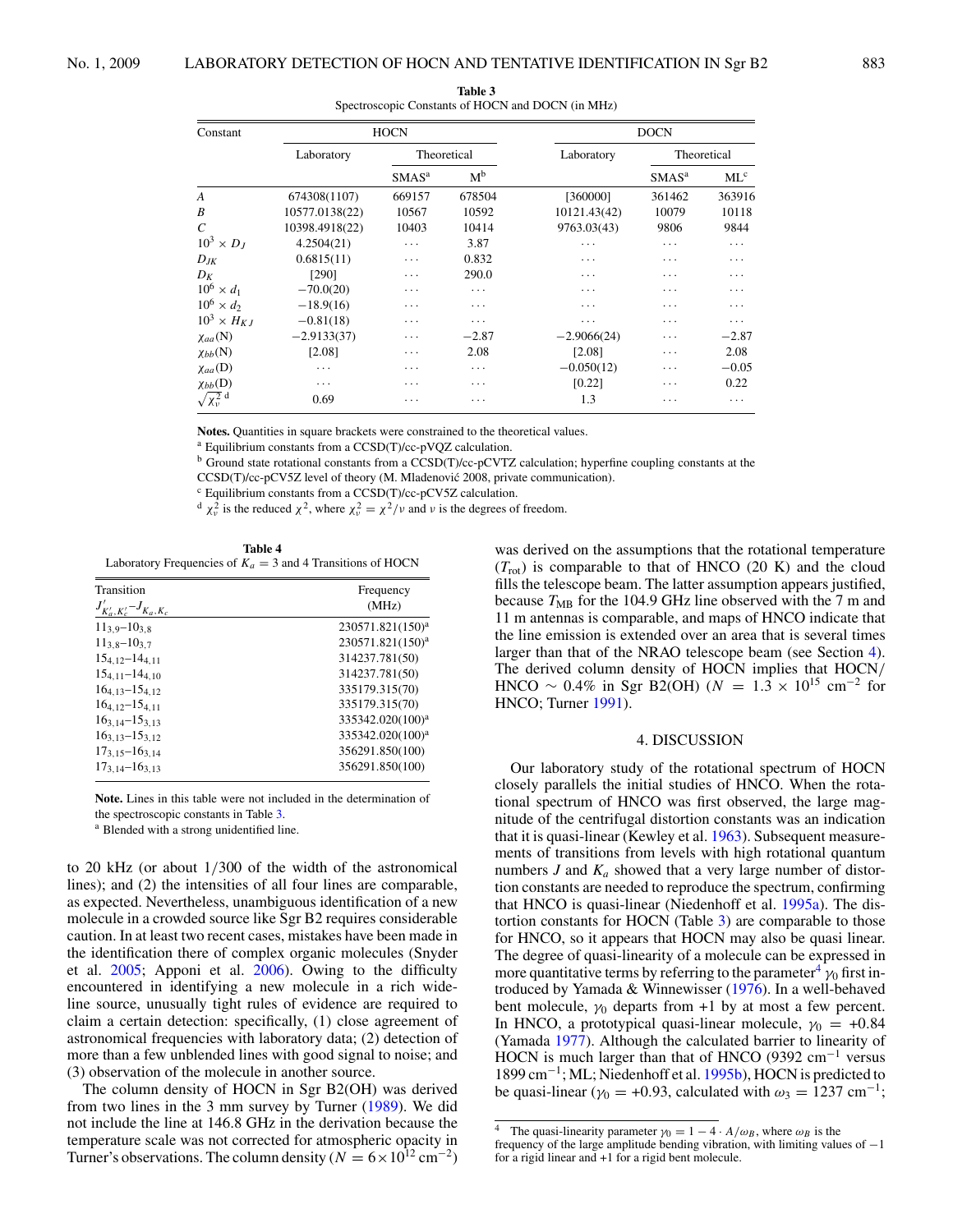ML). Therefore, a similarly high number of centrifugal distortion constants as that for HNCO (Niedenhoff et al. [1995a\)](#page-5-0) may be needed to reproduce the rotational spectrum for transitions with high *J* and *Ka*.

From the spectroscopic constants in Table [3,](#page-3-0) *a*-type rotational transitions of HOCN in the  $K_a = 0, 1$ , and 2 ladders (the only rotational ladders readily populated in the interstellar gas) can now be predicted with formal uncertainties of *<*0.2 km s−<sup>1</sup> in equivalent radial velocity up to 800 GHz. Actual uncertainties in the calculated line frequencies above about 350 GHz might be considerably higher, because they lie outside the range of the laboratory measurements and may be subject to systematic errors that are greater than the statistical ones owing to neglect of high-order centrifugal distortion terms. The effect of the missing sixth-order distortion terms on the predicted frequencies was estimated by constraining  $H_{JK}$ ,  $H_K$ , and  $H_J$  to those of HNCO; their contribution to the calculated line frequencies in the  $K_a = 0, 1$ , and 2 ladders of 1 km s<sup>-1</sup> near 800 GHz confirms that the predicted frequencies are adequate for most astronomical searches in the submillimeter-wave band. Calculated frequencies of lines with  $K_a \geq 3$  are considerably more uncertain than those in the lower  $K_a$  ladders, because fewer lines were observed and higher-order terms in the Hamiltonian have not yet been determined. For example, frequencies calculated with the spectroscopic constants in Table [3](#page-3-0) differ by 1–5 MHz from the sample measurements in the  $K_a = 3$  and 4 ladders between 230 and 356 GHz (Table [4\)](#page-3-0). Further laboratory studies in the submillimeter and FIR region, including measurements of both *a*- and *b*-type transitions, would allow improved frequency predictions in the submillimeter-wave band and provide measurements needed to better characterize the bending potential.

The present work demonstrates a simple but efficient method for *in situ* synthesis of the isomers of HNCO in a supersonic molecular beam. Observation of the next higher isomer fulminic acid (HCNO), with an abundance of 3% relative to HNCO under the same discharge conditions that produce HOCN, suggested that it might be feasible with present techniques to detect the highest lying isomer, isofulminic acid (HONC), the only one which had not been characterized in the gas phase. While this manuscript was in preparation, the fundamental rotational transition of isofulminic acid at 22 GHz was observed in the laboratory by FTM spectroscopy (M. McCarthy 2009, in preparation). The experimental determination of the geometrical structures of HOCN and HONC is now well within reach, because isotopically substituted CHNO isomers can be produced readily in our discharge by introducing isotopically enriched precursors. The IR vibrational spectra of HNCO and HCNO are well studied, but it may be feasible to study the vibrational spectra of HOCN and HONC with similar production techniques. Measurement of the low-lying bending vibrations of these new isomers would provide further tests for recent theoretical calculations of the potential energy surface of the CHNO system (ML). It is worth adding that the sulphur analog of cyanic acid, thiocyanic acid (HSCN), has also been detected with our microwave and millimeter-wavelength instruments. These results will be published in a future paper (S. Brünken et al. 2009, in preparation).

In the survey of Sgr B2(OH) by Turner [\(1989\)](#page-5-0), the compact hot cores Sgr B2(S) and Sgr B2(M) were within the fairly large  $(\sim 80'')$  beam of the NRAO 11 m telescope; however, in maps of the HNCO emission in Sgr B2, there are no apparent peaks at these hot cores (Buhl et al. [1973;](#page-5-0) Churchwell et al. [1986;](#page-5-0) Kuan

& Snyder [1996;](#page-5-0) Minh et al. [1998;](#page-5-0) Jones et al. [2008\)](#page-5-0). Although Sgr  $B2(S)$  is displaced from the (OH) position by only  $14''$ , only a few molecules containing four heavy atoms or less are observed there (Kuan & Snyder [1996;](#page-5-0) Jones et al. [2008\)](#page-5-0). The molecule-rich Sgr B2(M), roughly 30" north of Sgr B2(OH), lies near the −3 db point of the NRAO 11 m antenna telescope beam, but owing to its small angular extent of  $\leqslant 3''$ , we estimate that Sgr B2(M) contributes very little to the observed emission. As a result, spectra in the 3 mm surveys of Sgr B2(OH) are relatively free of blended lines normally associated with hot cores.

Because HNCO is observed in many galactic sources, it should be possible to detect HOCN in sources other than Sgr B2. Recent observations suggest that cold dark clouds may be the most promising regions for future studies of HOCN. We found possible evidence for the strongest hyperfine split component of the fundamental transition at 20975.635 MHz (Table [1\)](#page-1-0) in TMC-1 ( $T_A \sim 15$  mK) with the 100 m Green Bank Telescope (GBT) on 2007 April 9. If this identification is confirmed, it implies a column density of HOCN of about  $7 \times 10^{10}$  cm<sup>-2</sup> for  $T_{\text{rot}} = 5$  K and an HOCN/HNCO ratio of  $\sim$  1%. Recently, Marcelino et al. [\(2009\)](#page-5-0) observed the next higher isomer HCNO in four dark cloud cores with the IRAM 30 m telescope. The abundance of HCNO with respect to HNCO of *>*1% in those sources is several times higher than that in TMC-1. Marcelino et al. were only able to obtain an upper limit for HCNO in TMC-1 of HCNO/HNCO *<* 0.3%, so the dark clouds where HCNO is observed may be even better sources for HOCN than TMC-1.

Most chemical models of interstellar clouds invoke reactions on interstellar grains for adequate production of HOCN. Garrod et al. [\(2008\)](#page-5-0) concluded that the principal source of HNCO in the gas phase is by destruction of larger molecules that are produced on grain surfaces by hydrogenation of accreted OCN (e.g., urea  $(NH_2)_2$ CO). Although there is no mention of HOCN in the standard chemical models, it is plausible that it is formed in the same reactions in which HNCO is produced. And there are other possible reactions worth considering. For example, quantum calculations of the reaction pathways of the CHNO system in the free state indicate that HOCN is the major product in two reactions:  $OH + CN$  and  $H + OCN$  (Mebel et al. [1996\)](#page-5-0). Both of these reactions are predicted to be exothermic and have very low barriers, but radiative association reactions such as these are only important on surfaces since they are normally quite slow in the gas phase (E. Herbst 2009, private communication). The recent observations of HOCN (this work) and HCNO (Marcelino et al. [2009\)](#page-5-0) prompted E. Herbst and co-workers to reinvestigate the chemistry of the CHNO system. A new gas–grain model that combines surface reactions with a complex gas-phase reaction sequence involving the protonated ions  $HNCOH<sup>+</sup>$  and the more stable isomer  $H<sub>2</sub>NCO<sup>+</sup>$ , reproduces the observed HOCN*/*HNCO ratio fairly well (D. Quan et al. 2009, in preparation). Now that HOCN has been tentatively identified in the interstellar gas, observations toward regions rich in HNCO (such as the Galactic center molecular clouds observed with the IRAM 30 m telescope; S. Brünken et al. 2009, in preparation) may help establish whether HOCN and HNCO are formed by the same process.

Our tentative astronomical detection of the energetic, reactive isomer HOCN is another demonstration of the surprising richness of the chemistry of the interstellar gas. It also suggests the need to include isomers of known interstellar molecules into astrochemical networks. Isomerism is common among complex